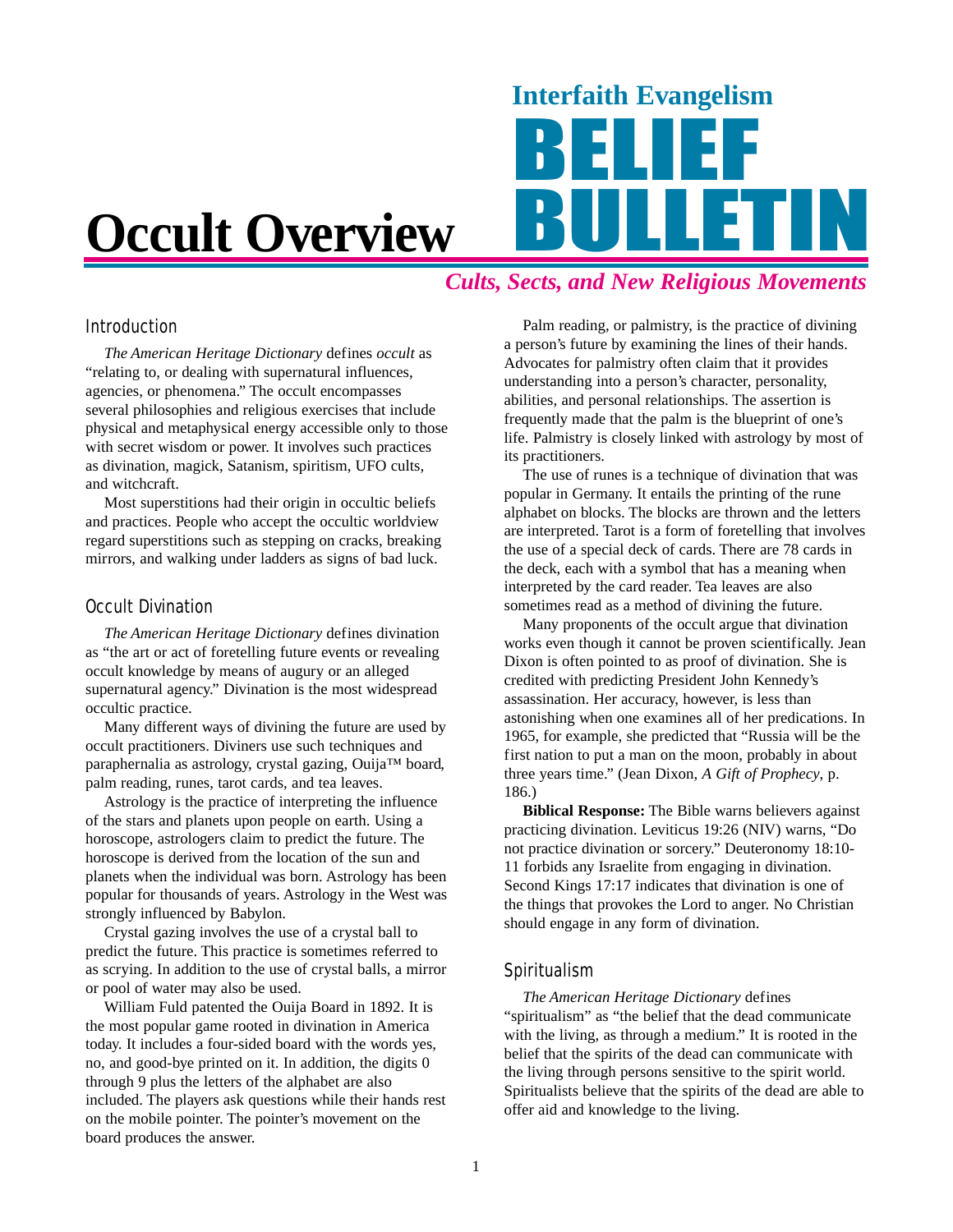Swedish philosopher and occultist Emmanuel Swedenborg claimed to communicate with the spirits of the dead. The New Jerusalem Church, founded by Swedenborg, brought his teachings to America in the late 1700s. John Chapman (Johnny Appleseed) spread his doctrine across early America.

Two young sisters, Margaret (age 15) and Katie (age 12) Fox, began the contemporary spiritualist movement. The young girls complained of hearing strange knocking sounds in their house. They professed to have developed a code that allowed them to communicate with the spirit they claimed was making the strange noises. News of this event birthed modern spiritualism in 1848. Forty years later Margaret Fox admitted to reporters that the whole occurrence had been a fraud. Margaret demonstrated how she and her sister were able to produce loud knocking and cracking sounds by popping their knee and toe joints.

**Biblical Response:** The Bible warns believers against practicing spiritualism. Leviticus 19:31 warns that those who turn to mediums or spiritists will be defiled by them. Leviticus 20:6 says that God will turn against those who use mediums and spiritists. Leviticus 20:27 records that the punishment for any Israelite who practiced spiritualism was death by stoning. Spiritualism is one of the sins that 2 Kings 21:6 indicates is evil in the eyes of the Lord and that provokes God to anger.

#### Occult Magick and Witchcraft

*The American Heritage Dictionary* defines "Magic" as "1. The art that purports to control or forecast natural events, effects, or forces by invoking the supernatural. 2.a. The practice of using charms, spells, or rituals to attempt to produce supernatural effects or control events in nature. b. The charms, spells, and rituals so used. 3. The exercise of sleight of hand or conjuring for entertainment." Occult magick refers to the first two meanings and not to the third. Practitioners of occult magick add a "k" to the word "magic" to differentiate it from sleight of hand techniques or conjuring for amusement that makes no claim of supernatural powers. Occult magick is an attempt by the practitioner to manipulate the supernatural in order to receive power or control.

Closely connected with occult magick is the practice of witchcraft. Witches often refer to themselves as the "old Religion" or "The Craft." They claim that their religion dates back to prehistoric times. They often refer to themselves as "Wiccans." The term comes from the Anglo-Saxon term for "wise ones." Witchcraft is a nature religion that in many ways is similar to the fertility religions that the prophets in the Old Testament confronted. Witches deny that they believe in or worship the devil.

Many researchers credit Gerald B. Gardner (1884- 1964) as the founder of contemporary witchcraft. Gardner was a student of the occult and used his occult research to originate modern witchcraft. In 1954, Gardner's book *Witchcraft Today* was published. His teachings promptly spread throughout Britain and North America. Gardner stressed nakedness in worship, but there is a lot of diversity in Wiccan rituals. Many witches have started referring to themselves as neo-pagans. They call their group a nest, grove, or circle, rather than a coven.

Witches normally meet twice a month during the full and new moon. They celebrate four major and four minor sabbats. The four minor sabbats are the spring equinox (March 21), the fall equinox (September 21), Yule (December 21), and summer solstice (June 21). The four major sabbats are Samhain (Oct. 31), Imbolc or Candlemas (Feb. 2), Beltane (May 1), and Lammas (Aug. 1). These dates are approximate and vary year to year. It is thought that their origins relate to hunting, agriculture, and animal fertility.

**Biblical Response:** All forms of magic and witchcraft were prohibited in the Mosaic Law. "When you enter the land the LORD your God is giving you, do not learn to imitate the detestable ways of the nations there. Let no one be found among you who sacrifices his son or daughter in the fire, who practices divination or sorcery, interprets omens, engages in witchcraft, or casts spells, or who is a medium or spiritist or who consults the dead. Anyone who does these things is detestable to the LORD, and because of these detestable practices the LORD your God will drive out those nations before you" (Deut. 18:9- 12, NIV).

Ezekiel 13:20 indicates that God is against magic charms. In Acts 19:19, Luke tells how those who trusted in Jesus took their books on sorcery and burned them publicly. Revelation 9:21 lists magical arts as one of the sins that people need to turn away from, while Revelation 21:8 says that those who practice magical arts will be thrown into the fiery lake of burning sulfur.

#### Satanism

The biblical name "Satan" literally means "the adversary." In the New Testament, it is used interchangeably with *diabolos*, or the devil. Satanism is the darkest side of the occult. It involves a submission to Satan's will.

While there are many different types of Satanists, they can be divided into two main categories: self-styled Satanists and religious Satanists. Some Satanists do not believe in a literal Satan but use Satan as a symbol of their opposition to the Christian God. Others believe that Satan exists and worship him as a god.

Self-styled Satanists are often young people, who are introduced to Satanism through listening to heavy metal music, or by watching movies that glamorize it. Heavy metal music is more influential in introducing young people to Satanism than books or movies. Songs that exalt abuse of women, anger, violence, aberrant sexual